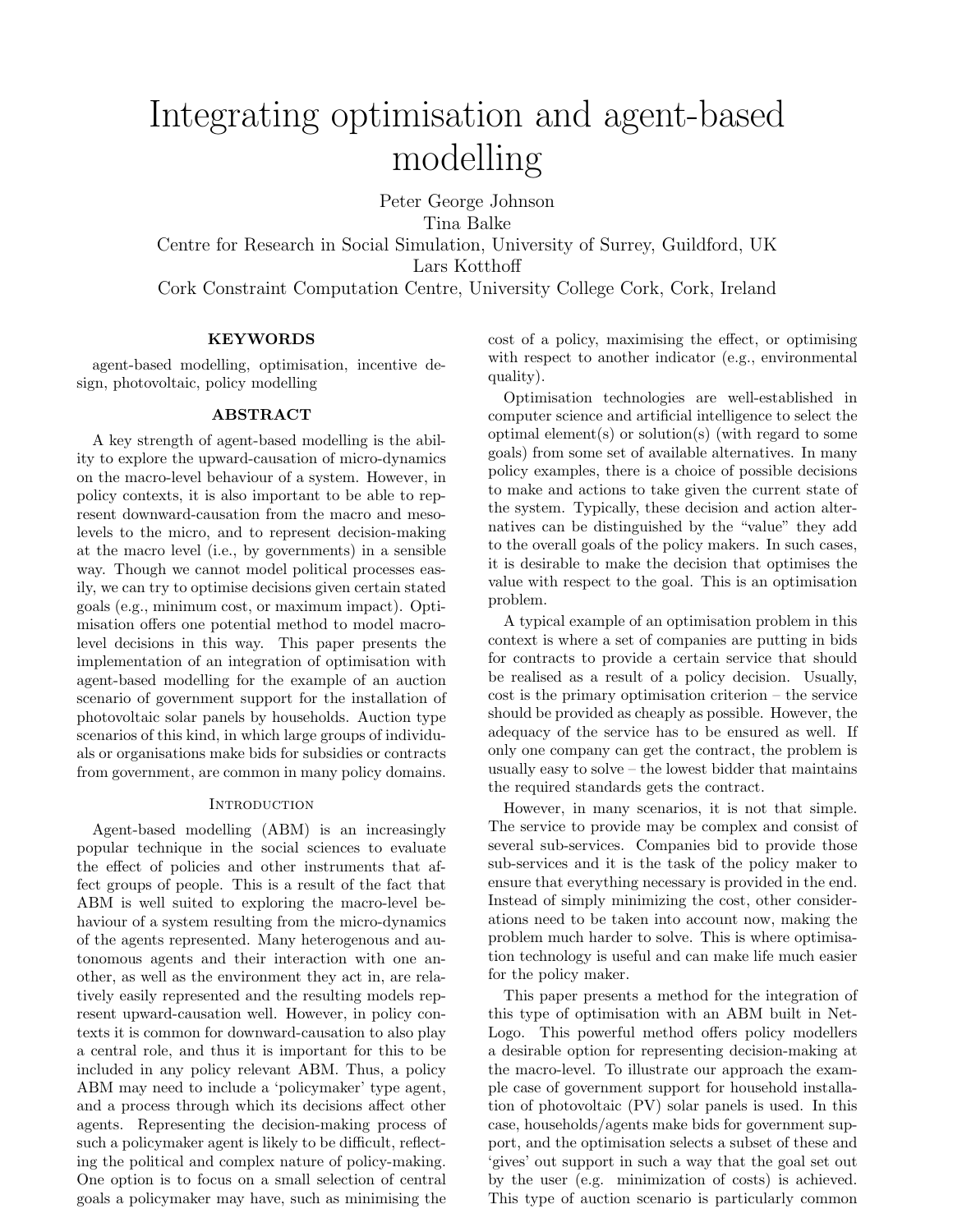in many policy domains.

Although it might be possible to implement optimisation routines in NetLogo by embedding them in an agent's behaviour rules, it should be noted that this would prove highly computationally demanding, thus reducing the model speed considerably. More fundamentally, it would be time inefficient owing to the extensive coding required. It is thus much more efficient to use a stand-alone optimiser and integrate the two.

The paper is structured as follows. In the next section we introduce the individual components of our integrated approach, namely ABM and optimisation. Next, we describe previous work and outline the novelty of our approach against it. Then, the case study of PV adoption in the Emilia Romagna region is presented alongside details of the ABM. In the next section we focus on the main contribution of this paper by describing and discussing the proposed integration approach itself. Finally, some initial results of the final integrated model are presented. The paper closes with a brief conclusion section.

# Methodological Background

## Agent-based modelling

[\[3,](#page-5-0) [7,](#page-5-1) [15\]](#page-6-0) provide overviews of ABM and their use in the social sciences. ABM is a form of simulation modelling in which multiple agents act and interact within an environment. Agents can represent any decisionmaking unit (e.g., person, household, firm) and are autonomous, can communicate with each other, and are typically heterogeneous. The agents act and interact within an environment which may represent an abstract conceptual space (e.g., social or opinion space), a real physical or geographic space (e.g., a building or country), or have no real meaning (i.e., when agents are in a network connected by links). Typically the agent behaviour rules, attributes and the environment are setup using empirical data or theory, and the model is then run. The emergent macro-level patterns that are the output of the model are then compared and analysed alongside the micro-level rules. Broadly, ABMs can be used first, to explore and explain the mechanism of a theory of individual behaviour on the whole system, or second, to describe and forecast the behaviour of a system, or third, in a participatory context to explore a system and its behaviours with stakeholders. ABM is most often used when the researchers: (i) are interested in modelling interactions and feedback between actors, and actors and their environment, (ii) believe heterogeneity of actors is important in the system, (iii) are interested in the spatial dynamics of a system, (iv) believe path dependence may be an important element in the system, (v) believe actors in the system have behaviours that change, or adapt over time, and/or (vi) want to use an intuitive and flexible modelling approach for participatory modelling [\[10\]](#page-6-1).

Whilst ABM are well suited, and typically used, to represent the decision-making and behaviour of many heterogeneous micro-level agents, it is less common to represent meso and macro-level actors. At the mesolevel, examples might include firms, or government agencies, whereas at the macro-level examples could include governments or nations. However, it is difficult to endow these agents with sophisticated behaviours (beyond profit/utility maximisation or heuristics), especially when interacting with a large number of microlevel agents. Indeed, if the behaviour is more complex, or the number of micro-level agents is large, the process is likely to be computationally demanding. This reflects the problem that the meso or macro-level agent has to perceive, use and manipulate information from all of the agents in the simulation.

The combination of the facts that meso and macrolevel behaviour is worthy of representing, and that it can prove difficult to implement in NetLogo means further development is an important avenue for the continued evolution of ABM for policy and social science applications.

## Optimisation

Optimisation aims to find the solution to a problem that is optimal with respect to an application-specific criterion. It is applicable in a wide range of contexts and a well-known technique in many sciences. Examples include minimising waste in a production pipeline that can manufacture a range of different items from the same raw material for a set of orders, minimising the cost of travel while visiting a list of locations, or maximising the value while minimising expenditure when bidding on a list of items with associated cost and value.

In a policy-making context, optimisation problems can arise in a number of scenarios. The budget allocated to achieve a certain objective may need to be distributed across different policy instruments in an optimal fashion. The provision of a service may rely on several companies putting in bids to provide this service for a certain fee. A regional development project may want to minimise the negative impact on the environment.

Optimisation is a large field in its own right, and a survey of the different areas is beyond the scope of this paper. The interested reader is referred to [\[4\]](#page-5-2) for an introduction. There are a number of mature software packages that implement optimisation technologies that can be used here.

It is important to remember that optimisation facilitates decision-making at the macro-level. Once, for example, the bids for a service are known, the decision based on them can be optimised. To get these bids, other techniques are required – in our case, agent-based modelling. Without this separate component, optimisation cannot do its work as it would have no data to base its decisions on. It is the integration of agentbased modelling and optimisation that can support the policy maker.

#### Previous work

There is a relatively limited literature on the integration of optimisation and ABM, and the authors are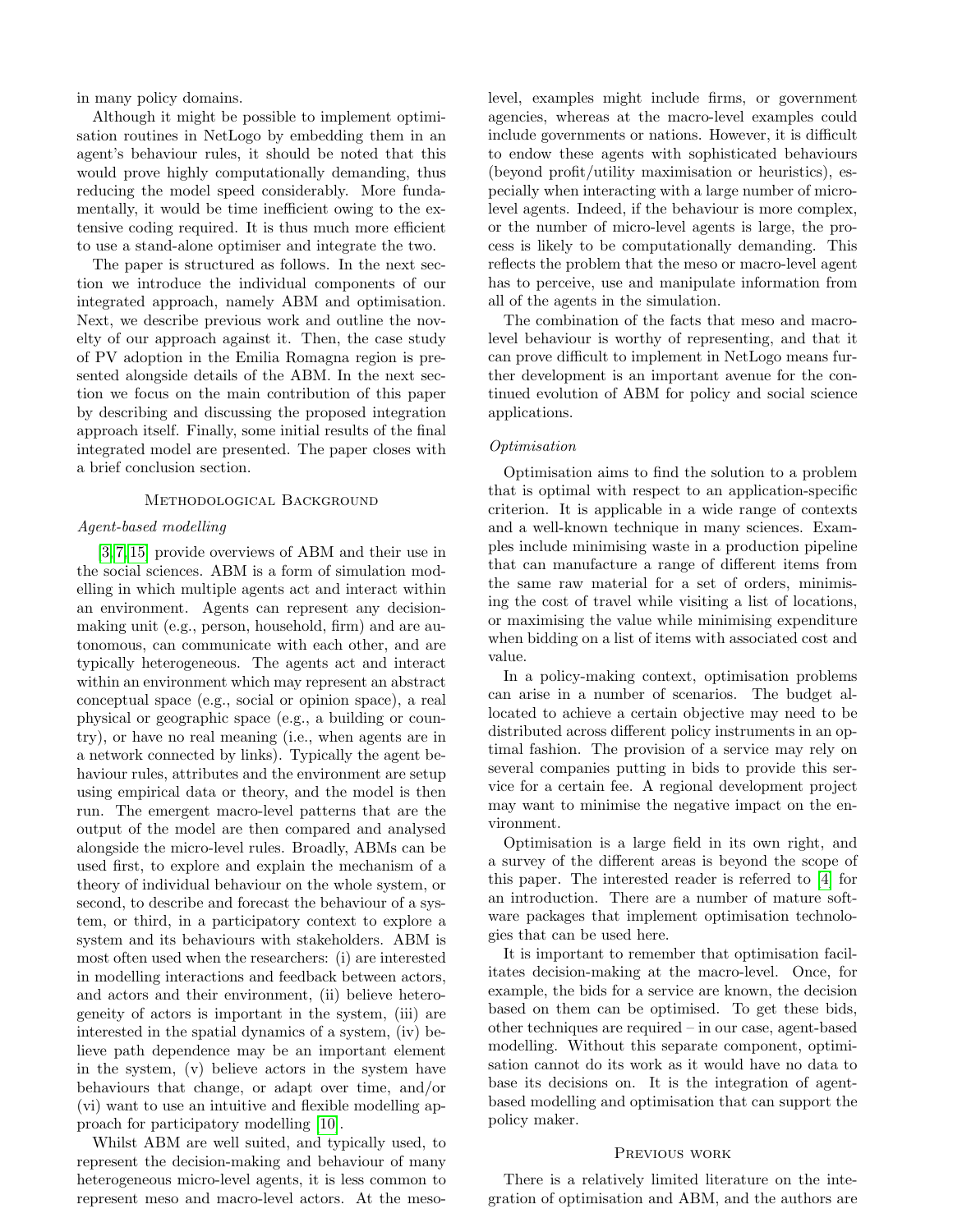aware of no examples akin to the type of integration (i.e., optimisation used in a macro-level/policymaker agent) that is presented here. Broadly, there are two most common forms of integration of optimisation and ABM in previous works: (i) optimisation used as a calibration and validation tool for ABMs, and (ii) ABMs used to solve optimisation problems.

In the first form, which appears the most popular [\[6\]](#page-5-3), [\[16\]](#page-6-2) use optimisation to fine tune agent parameters in an ABM of marketing strategies. [\[12\]](#page-6-3) and [\[8\]](#page-6-4) again use optimisation in a similar way in their respective models of financial markets. [\[2\]](#page-5-4) propose using 'adaptive dichotomic optimisation', which represents a form of single objective genetic algorithm optimisation, and demonstrate with an ABM of a financial market. [\[11\]](#page-6-5) use optimisation in the same way to calibrate microlevel parameters, but also to help optimise the emergent behaviour in their model of disaster management (i.e., to minimise casualties, and other indicators), and in effect to explore the results of their model. [\[13\]](#page-6-6) uses optimisation to calibrate their model of air traffic management and suggests the approach be used elsewhere. [\[9\]](#page-6-7) use optimisation in a related form, in which an ABM and optimisation model of anti-pirating techniques for shipping companies are developed and used to validate and complement each other within a larger tool.

In the second form, [\[1\]](#page-5-5) present a review of the uses of ABMs, and broadly agent approaches, to help solve optimisation problems. They identify two types of agents in this sense, first physical agents that may represent physical entities such as workers or machines, and second, 'functional' agents, that represent nothing in the physical world, but are a piece of software used to carry out subtasks of the ABM. They also identify two structures: one in which many agents self-organise to solve a problem, or a second in which there are 'mediator' type agents which set an optimised plan, that may be refined by the 'worker' agents. This type of integration is less formal than the first and is essentially the application of ABM to scheduling or resource allocation problems. Examples include [\[17\]](#page-6-8), [\[5\]](#page-5-6), and [\[14\]](#page-6-9).

Finally, [\[5\]](#page-5-6) present the embedding of optimisation in micro-level agents to aid resource allocation problems, using an example taken from the food industry. This is one of the more similar integrations to that which is described in this paper, however there are some crucial differences. First and most importantly, the actors represented are at the micro-level, rather than at the macro-level (i.e., policymakers). Second, the intention of the model is to solve some production / resource problem, rather than to represent decision-making accurately. Third, the implementation is done using one piece of software, rather than integrating an existing ABM with optimisation software.

<span id="page-2-0"></span>What separates these previous works and this paper is that the approaches use either, optimisation to analyse the results of the simulation after it has been run, embed it in the micro-agent decision making architecture, or use agent type approaches on common optimisation problems. The approach described in this

paper allows a run-time integration of optimisation and ABM, where the optimisation component (representing a macro-level policy agent) can communicate with, and influence, and thereby optimise macro-level decisions in the simulation during its execution.

# CASE STUDY

## Photovoltaic in the Emilia Romagna region

The example used in this paper is that of the 'ePolicy social simulator' developed as part of the ePolicy FP7 project on engineering the policy life-cycle<sup>[1](#page-2-0)</sup> which uses the Emilia Romagna region in Italy as its case study. Italy has few fossil fuel resources and relies heavily on imported natural gas, which is why (together with a general sentiment of the Italian population against nuclear power) renewable energy has long been a topic of interest in Italy. Of the different renewable energy technologies available, PV panels have been of particular interest in Italy due to climate and economic conditions that have resulted in a steep rise in capacity in Italy in the last couple of years. The regional government in Emilia Romagna is particularly interested in the potential for new technologies to contribute to energy production. This interest in PV serves as the basis of the use of Emilia Romagna as the case study.

## The ePolicy social simulator

The ePolicy social simulator, which is an ABM, has been developed to serve as a component of a wider decision support system (DSS) for policy makers and analysts working on energy policy. It is intended to be used to answer the policy question, "What are the effects of different policy instruments on PV system diffusion in the Emilia Romagna region?". For Emilia Romagna, two specific regional policy instruments have been identified in collaboration with regional policy-makers: investment grants and interest-rate support (for interest on loans to purchase a system). The ABM simulates the behaviour of households in reaction to these policy support schemes. The agents' behaviour rule simulates the consideration of, and decision to install, PV and is based upon a household survey and interview data from Italy. When agents decide to install PV, they may make a bid to the regional government to apply for support either in the form of grants or interest-rate support. This form of application is motivated by similar schemes that the Emilia Romagna region has run in the past. The optimiser then has to decide which bids to fund, given the overall budget and power capacity target and any other goals. The synthetic population of agents in the ABM is setup using population data from Italy. The environment of the ABM in which the agents interact in is setup using GIS data of the Emilia Romagna region. The outputs of the ABM are the aggregate costs of installations, aggregate power generated by PV, and total number of installations.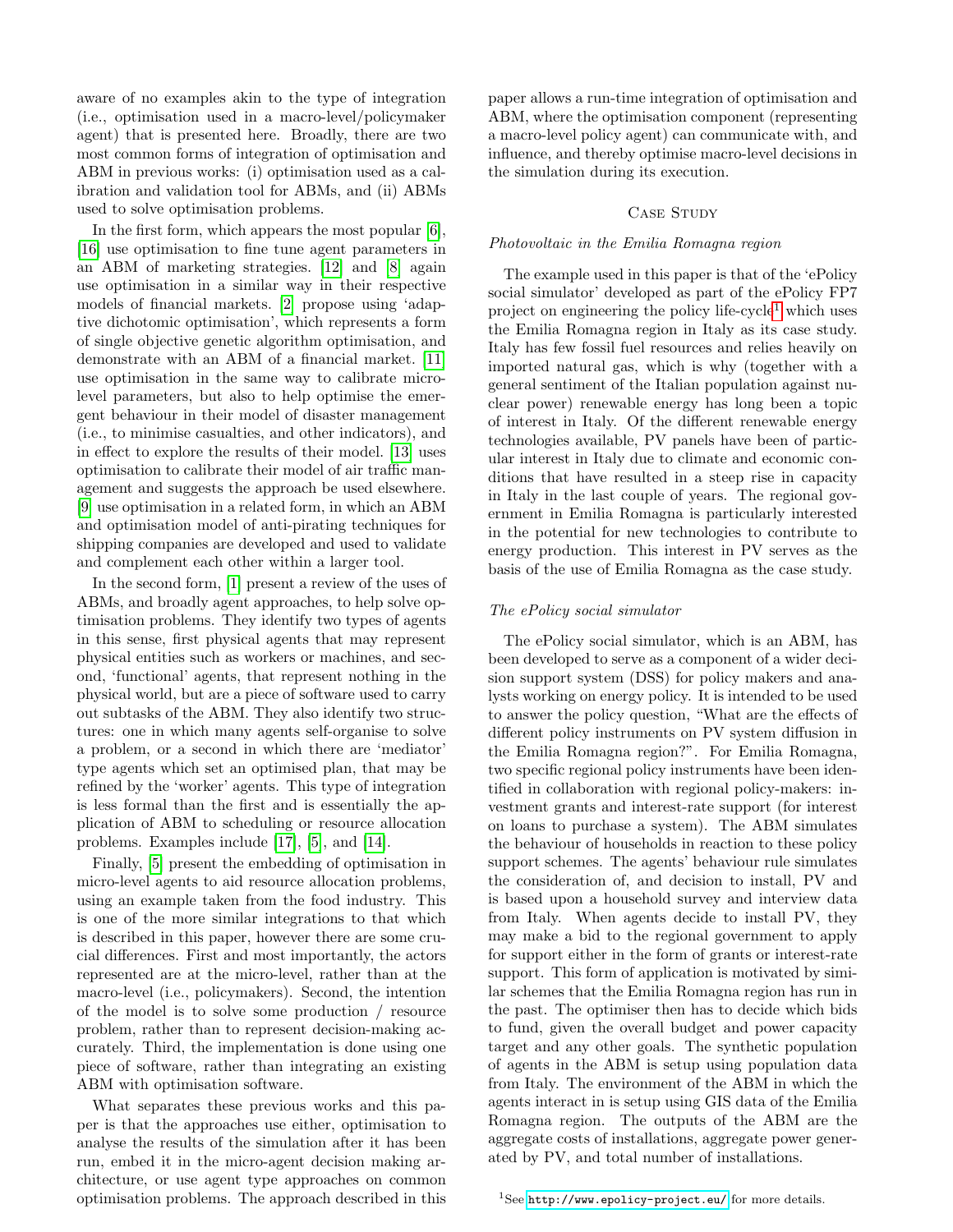## Integration approach

The integrated approach is implemented in a Javabased user interface which unifies and encapsulates both the ABM and the optimiser<sup>[2](#page-3-0)</sup>. While NetLogo is used for the ABM, the lpsolve software<sup>[3](#page-3-1)</sup> provides the optimiser. Both provide application programming interfaces (APIs) that we utilise in the user interface.

The purpose of the user interface is to transparently make use of the relevant technologies without burdening the user with additional parameters and setup steps. Indeed, there is no indication of how the specified problem is being solved underneath. This also allows for easy and transparent integration of alternative solving methods.

Figure [1](#page-4-0) describes the integration of the ABM and optimisation. Using the user interface, the user first defines the scenario they wish to explore. The scenario options include selecting the region (Emilia Romagna or just its capital, Bologna), budget and its distribution over time (first come, first served, even, ramp up or down), intended PV power supply, optimisation criterion (minimising the budget spent, maximising the power production, maximising the participation, i.e. the number of funded bids), and their beliefs about the status of national level policy instruments (feed-in tariffs and income tax liability reductions). The simulator and its data are then loaded, and the optimiser is informed of the user's choices on optimisation criterion, budget and budget distribution.

Now the simulation begins. For each time period (one year), household decisions are made, and a list of households who wish to bid for regional government support is generated along with the bid amount and the size of the PV installation. This list of bids is then passed to the optimiser which builds an optimisation model based on the bids and the parameters specified by the user.

The optimisation model is a variant of the so-called knapsack problem – given a set of items, each with a certain weight and value, and a knapsack with a certain capacity, maximise the value of the items put in the knapsack without exceeding its capacity. In the case of maximizing the power produced for example, the weight of the items is the cost, the value the power produced, and the capacity of the knapsack is the budget.

Knapsack-type problems are very common in the optimisation domain and can be solved very efficiently in practice even though they are hard to solve in general. In our experiments, the optimisation problems were solvable within a fraction of a second for all scenarios and optimisation criteria.

The optimiser solves the optimisation problem and generates a list of funded bids. This funded list is then passed back to the ABM where the households imple-

ment the decisions and install PV, resulting in costs to the policy instrument, and increased power generation. This process is repeated until the simulation has reached the desired final year (currently 2020). Finally, the produced power, spent budget, count of funded bids (i.e., installations) is provided to the user.

### Initial simulator results

Table [I](#page-5-7) presents a comparison of the key outputs that the different optimisation objectives and methods achieve on the data of an auction the Emilia-Romagna region ran in 2004, with a budget of 3,200,000 Euro and a target power of 1,200 kW. All scenarios use the first come, first served budget distribution and have both grant and interest payment incentives enabled. The values are the ones achieved after the first simulation step.

The ordering approach corresponds to what the Emilia-Romagna region did in the 2004 auction to determine the winning bids. All bids are ranked according to criteria that depend on the optimisation function. Then the list of bids is traversed in this order, with each bid funded if there are sufficient funds available and the power target has not been reached. For example, when maximising the power production, the bids are ranked by the ratio of power production of the installation divided by its cost.

We are showing only the results after the first time step of the simulation because the results across all time steps are not comparable. The optimisation takes into account all the information available at each step and makes the optimal decision for that. This is what we aim to demonstrate here. Ideally, we would be able to make decisions based on the information for the entire simulation – while funding a particular bid at time step n may appear to be a good decision, it is possible that at time step  $n+1$  a better bid will be made that should be funded instead. However, it is impossible for us to do this – decisions have to be made for each time step because earlier decisions will affect the course of the simulation and later time steps.

The approaches that do not use optimisation tend to leave more "slack" at each time step, i.e. not all the bids that could be funded are. This means that more of the budget is available in subsequent time steps, allowing to fund potentially better bids. It is because of this that the approaches that do not use optimisation may achieve overall better results than the optimisation approach. This is, however, purely by chance – optimisation is overall likely to obtain better results, especially when the number of time steps is large and decisions are spread out across them. Here, we compare the numbers after the first simulation step to remove this random element.

Table [I](#page-5-7) clearly shows that using optimisation technology is worthwhile. The simple first come, first serve approach for deciding which bids are funded achieves significantly less power production and fewer funded bids than the other approaches. Ranking the bids depending on the optimisation criterion achieves much better

<span id="page-3-0"></span><sup>2</sup>Supplementary material in form of a more detailed description of the implementation, experimental results, and where the software can be downloaded be found at [http://www.](http://www.epolicy-project.eu/sites/default/files/public/D5.3.pdf) [epolicy-project.eu/sites/default/files/public/D5.3.pdf](http://www.epolicy-project.eu/sites/default/files/public/D5.3.pdf).

<span id="page-3-1"></span> ${}^{3}$ See http://1psolve.sourceforge.net/ for details.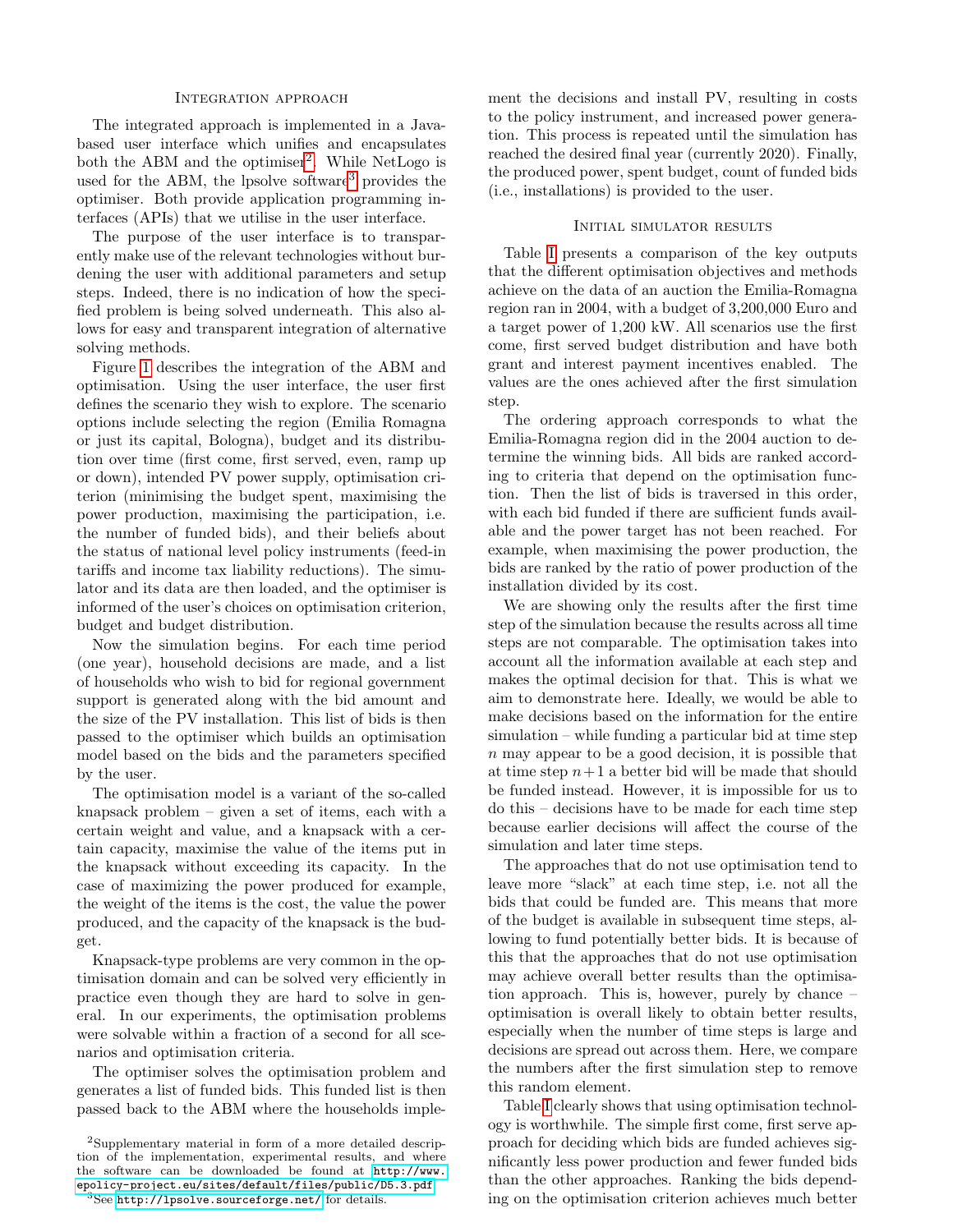

<span id="page-4-0"></span>Fig. 1: UML sequence diagram of the integration between user, user interface, optimisation component, and ABM.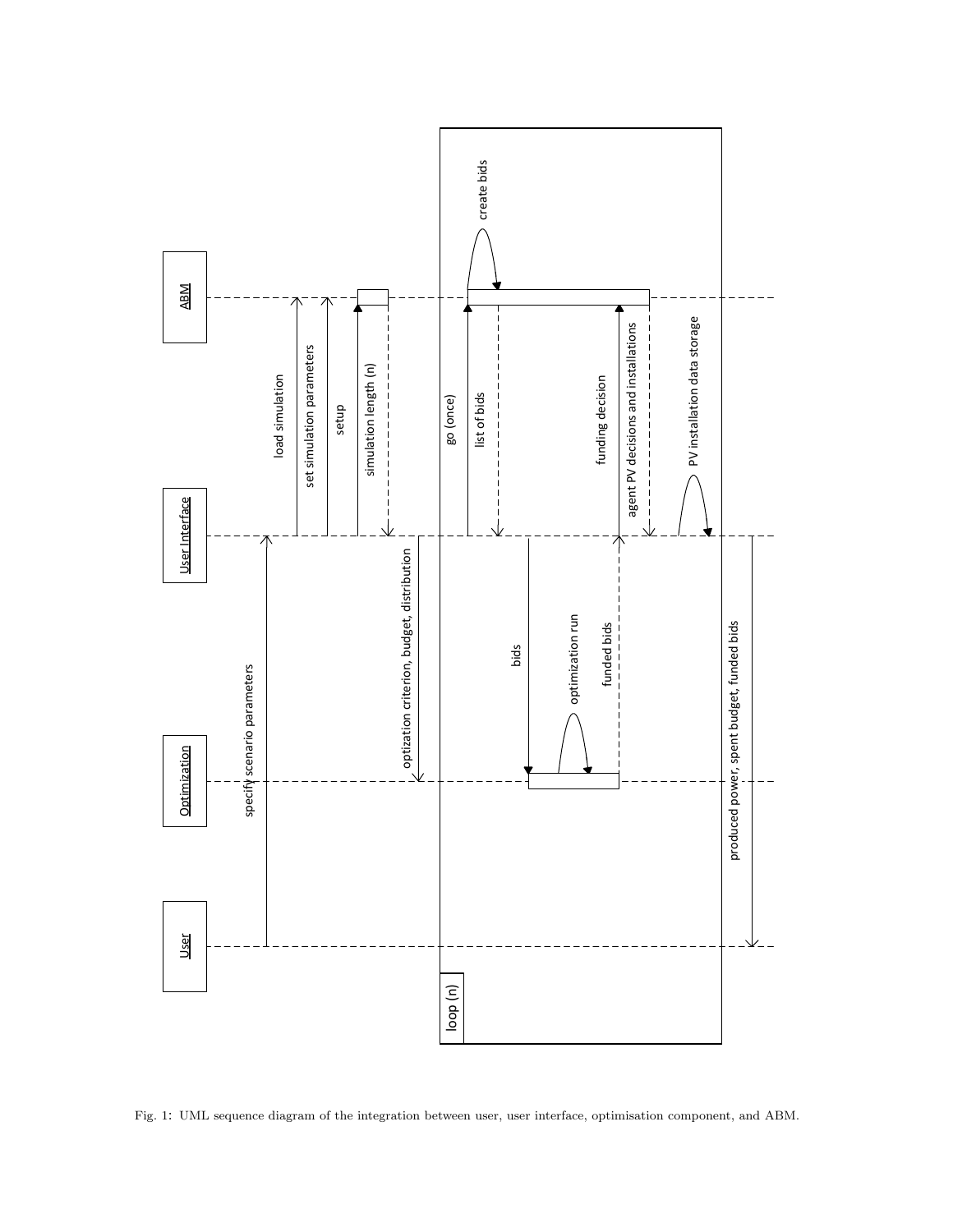|                                    | Total power (kW) | Total allocated funds (Euro) | Total funded bids |
|------------------------------------|------------------|------------------------------|-------------------|
| first come, first serve            | 4,350            | 3,191,303.73                 | $1.750\,$         |
| order to maximise power            | 7,050            | 3,129,700.30                 | 2,175             |
| order to minimise expenditure      | 1,350            | 526,087.50                   | 150               |
| order to maximise participation    | 6,300            | 3,175,091.00                 | 2,425             |
| optimise to maximize power         | 7,125            | 3,199,996.67                 | 825               |
| optimise to minimize expenditure   | 1,200            | 466,252.5                    | 125               |
| optimise to maximize participation | 6,300            | 3,198,519.88                 | 2,425             |

<span id="page-5-7"></span>TABLE I: Comparison of key outputs for different optimisation objectives and methods for the first simulation step. Both incentive instruments (i.e. investment grants and interest-rate support) were enabled and first come, first served budget distribution is used.

results. Yet, using optimisation is able to improve even further on this. These results clearly demonstrate the benefit of using optimisation technology for ABM.

Note that in the case of optimising to maximize participation, the order and the optimisation approach achieve the same number of funded bids, but the order approach at a lower cost. This is because the optimisation approach considers only the single objective of maximizing the participation – there are several assignments of funds to bids that achieve the same participation and the optimisation approach happened to choose the one with a higher cost.

This is not an inherent limitation of the optimisation approach – to take the cost into account as well, we can model the problem as a so-called multi-objective optimisation problem. This class of problems is similarly well studied in the literature and can be solved efficiently in practice. We do not consider this approach here simply for the sake of simplicity of the exposition – multi-objective optimisation problems are by their very nature more complex to define.

# **CONCLUSION**

We have made a first step towards integrating agentbased modelling and optimisation technologies at runtime. In many scenarios, a special type of agent is required to make downward-causation decisions that affect the other agents in a simulation. Such decisions need to take into account the current state of the simulation and optimise for a criterion. Optimisation technology is a natural choice for implementing this process. Instead of integrating the optimisation as part of the decision-making of a 'governmental agent' within the ABM, our prototype linked the ABM and an existing solver for optimisation questions and allowed them to communicate during the course of the simulation.

In our case study for funding photovoltaic installations in Italy's Emilia-Romagna region, our integrated simulation has shown significant improvements on previous results by using the optimisation component instead of less sophisticated approaches.

Although we present the integrated ABM-optimisation approach with the help of the Emilia Romagna PV adoption case study in this paper, our approach is not limited to this case study and can be applied to a large variety of topics. It is in particular useful when macrolevel decision-making and its influence on the agent decisions are of importance for the simulation. With our approach one can both use the ABM to understand and analyse the agent decision-making behaviour at the micro-level and at the same time to make optimisation decisions at the macro-level. As noted before, because of the interaction of the two components during the execution of the simulation, the macro-level decisions influence the agents at the micro-level and therefore influence the whole simulation result. This interaction between the different levels allows for the study of the complete system, as well as the interaction between levels.

Our future work can be divided into two streams. The first stream is the extension of the ABM and the exploration of other scenarios for the Emilia Romagna case study. In particular, applying the same methodology to an entire country, such as Italy, would be of practical interest.

The second stream concerns the generalization of the integration methodology and its application to other domains, as well as refining the current interactions between the components. In particular, multi-objective optimisation problems and the effect of optimising multiple, independent decisions at each time step on the entire simulation can be explored.

### **ACKNOWLEDGEMENTS**

This research was funded under the European Union Seventh Framework Programme (FP7/2007-2013) under grant agreement number 288147 (ePolicy).

# **REFERENCES**

- <span id="page-5-5"></span>[1] M. Barbati, G. Bruno, and a. Genovese. Applications of agent-based models for optimization problems: A literature review. Expert Systems with Applications, 39(5):6020–6028, Apr. 2012.
- <span id="page-5-4"></span>[2] B. Calvez and G. Hutzler. Adaptative Dichotomic Optimization: a New Method for the Calibration of Agent-Based Models. In European Simulation and Modelling Conference (ESM 2007), pages 415–419, 2007.
- <span id="page-5-0"></span>[3] E. Chattoe-Brown. Why Sociology Should Use Agent Based Modelling. Sociological Research Online, 18(3), Aug. 2013.
- <span id="page-5-2"></span>[4] E. K. P. Chong and S. H. Zak. An Introduction to Optimization. Wiley-Interscience, 3 edition, Feb. 2008.
- <span id="page-5-6"></span>[5] P. Davidsson, J. A. Persson, and J. Holmgren. On the Integration of Agent-Based and Mathematical Optimization Techniques. In Agents and Mulit-agent systems: Technologies and Applications. 2007.
- <span id="page-5-3"></span>[6] C. Franklin. Multi-objective Optimisation using Agent-based Modelling. PhD thesis, Stellenbosch University, 2012.
- <span id="page-5-1"></span>[7] N. G. Gilbert. Agent-based Models. Sage Publications Ltd., 2008.